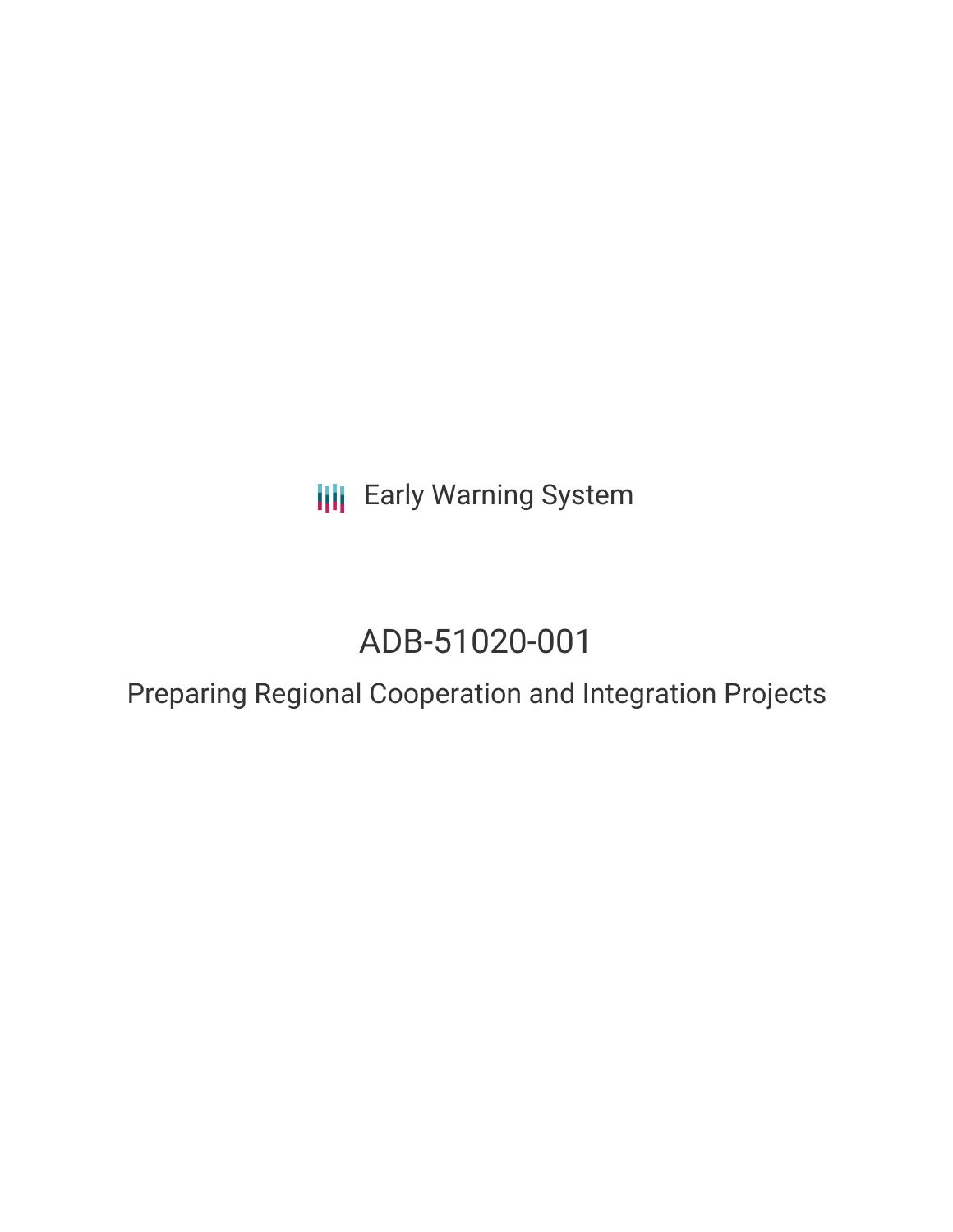

#### **Quick Facts**

| <b>Countries</b>               | China                                                                                                  |
|--------------------------------|--------------------------------------------------------------------------------------------------------|
| <b>Financial Institutions</b>  | Asian Development Bank (ADB)                                                                           |
| <b>Status</b>                  | Approved                                                                                               |
| <b>Bank Risk Rating</b>        | U                                                                                                      |
| <b>Voting Date</b>             | 2017-09-12                                                                                             |
| <b>Borrower</b>                | Government of People's Republic of China                                                               |
| <b>Sectors</b>                 | Agriculture and Forestry, Education and Health, Technical Cooperation, Transport, Water and Sanitation |
| <b>Investment Type(s)</b>      | Grant                                                                                                  |
| <b>Investment Amount (USD)</b> | \$1.00 million                                                                                         |
| <b>Project Cost (USD)</b>      | $$1.00$ million                                                                                        |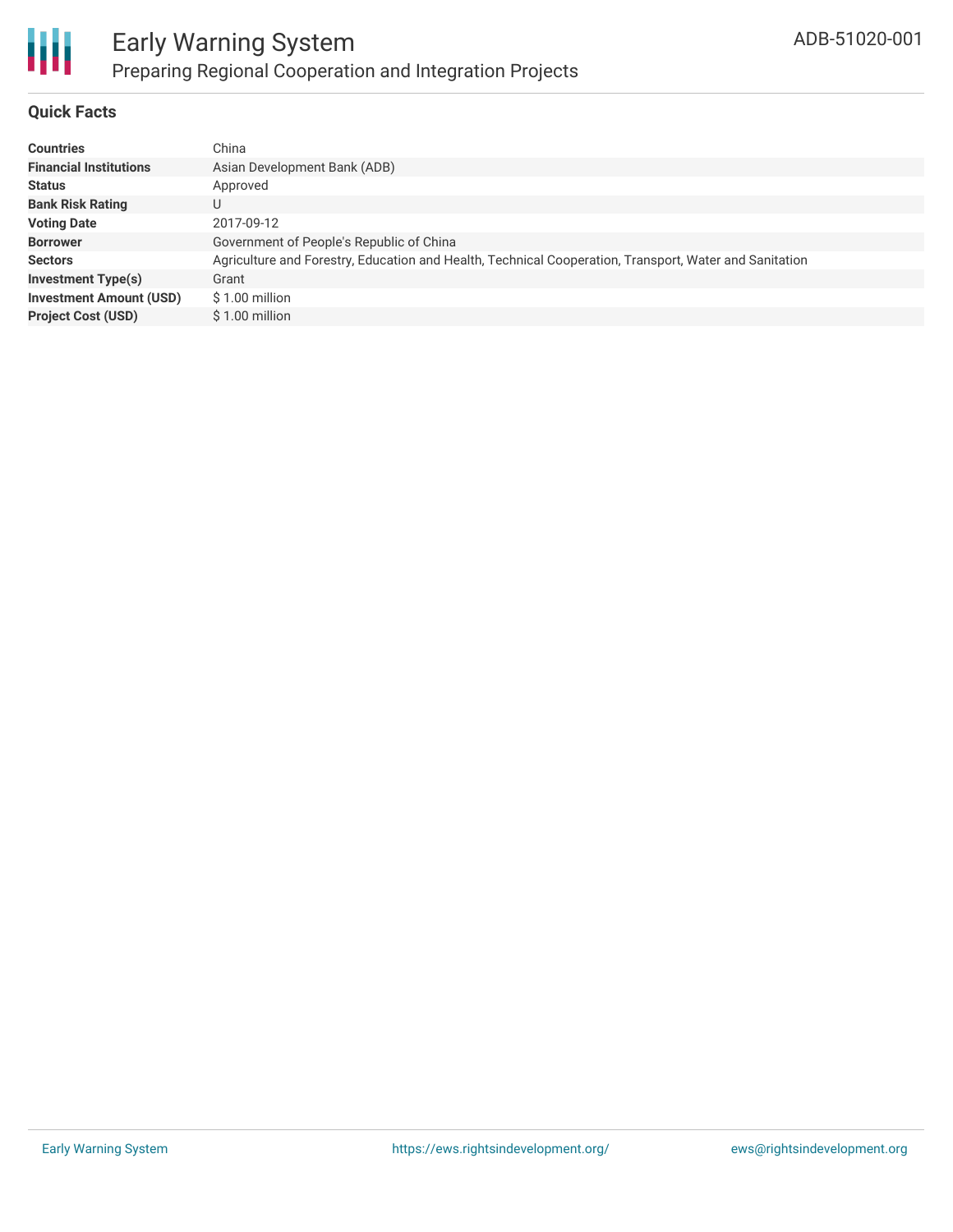

### Early Warning System Preparing Regional Cooperation and Integration Projects

#### **Project Description**

No description provided at the time of disclosure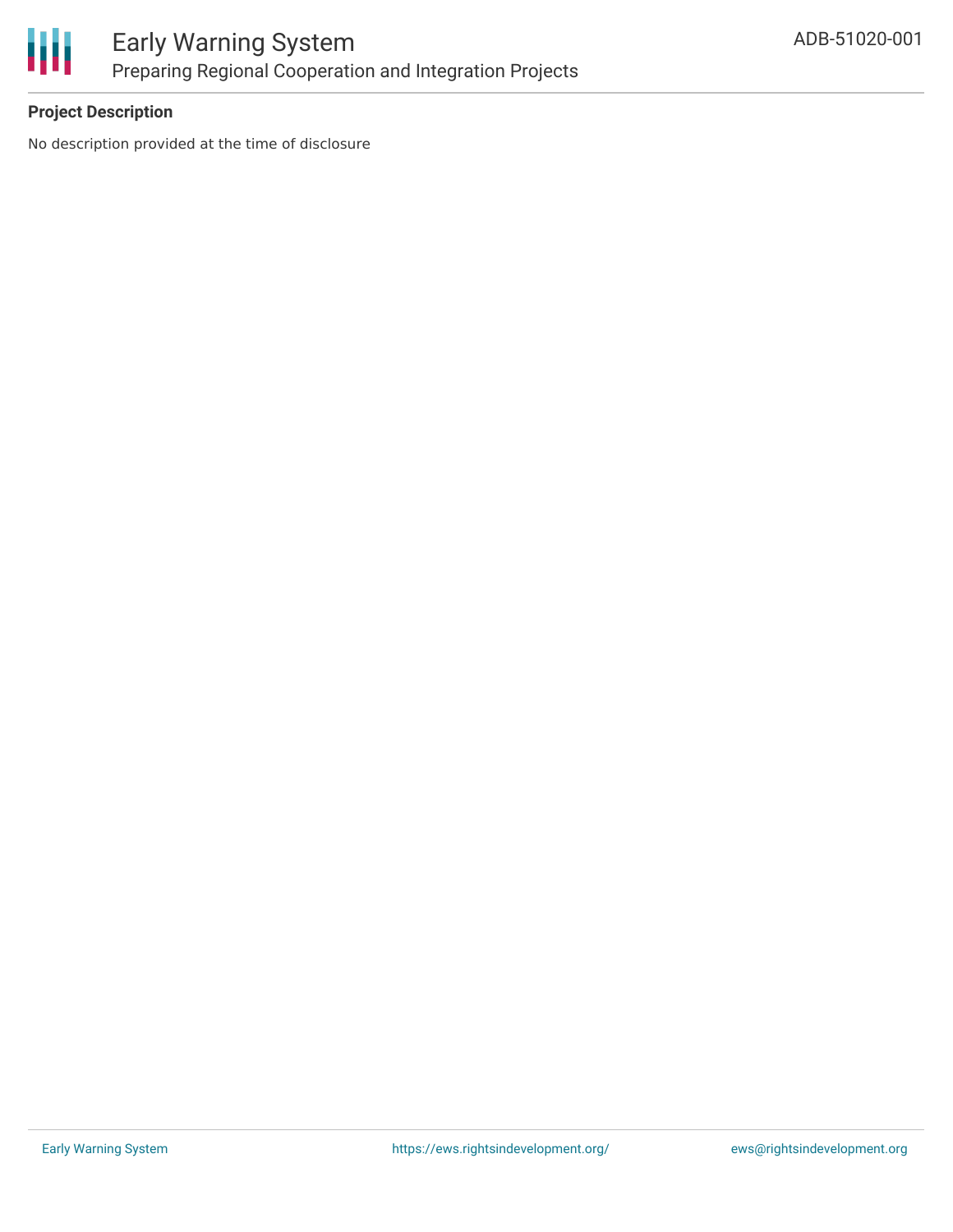

### Early Warning System Preparing Regional Cooperation and Integration Projects

#### **Investment Description**

Asian Development Bank (ADB)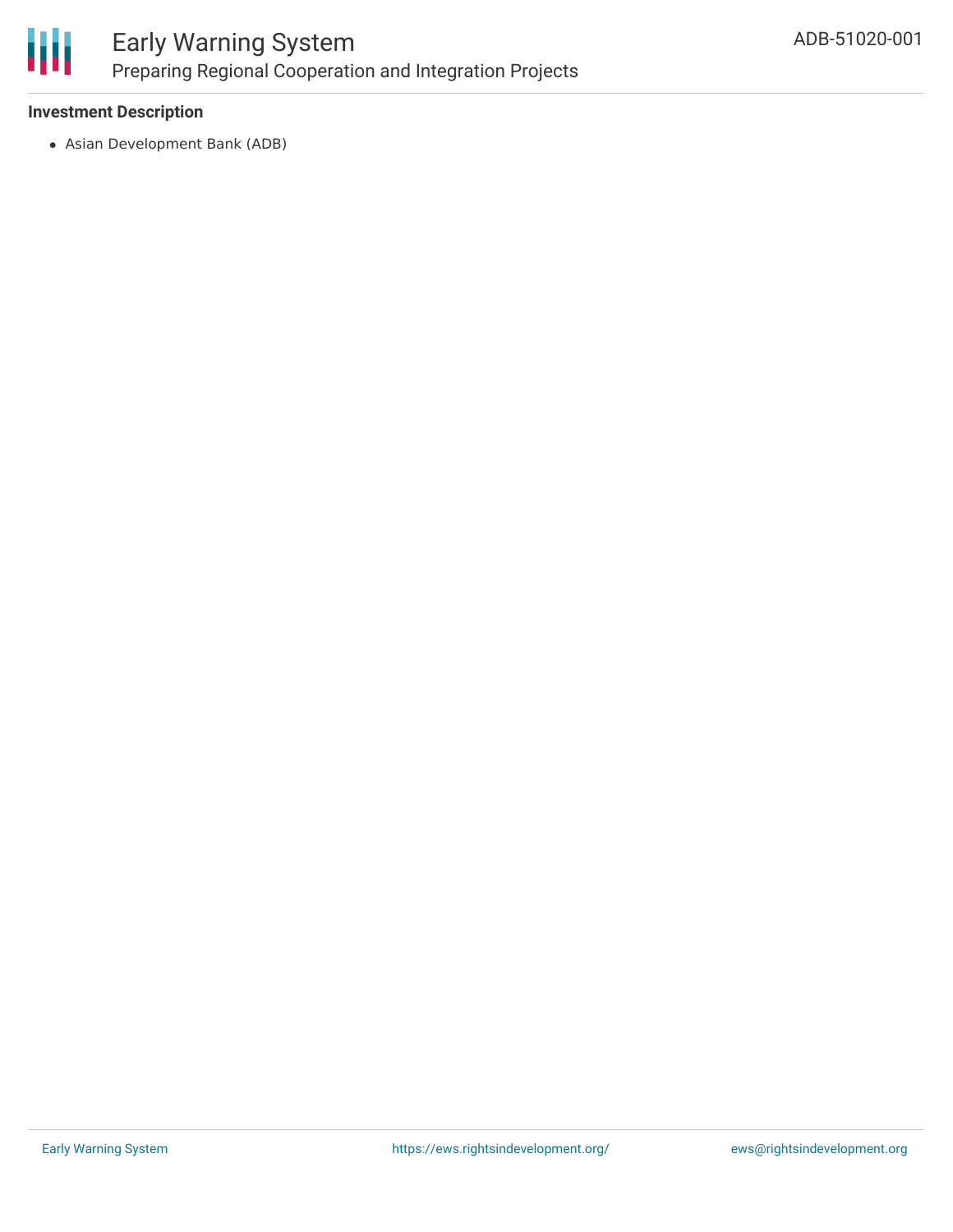

#### **Contact Information**

Ministry of Finance Sanlihe, Xicheng District Beijing,100820 People's Republic of China

National Development and Reform Commission No. 38 South Yuetan St. Beijing 100824 China

#### ACCOUNTABILITY MECHANISM OF ADB

The Accountability Mechanism is an independent complaint mechanism and fact-finding body for people who believe they are likely to be, or have been, adversely affected by an Asian Development Bank-financed project. If you submit a complaint to the Accountability Mechanism, they may investigate to assess whether the Asian Development Bank is following its own policies and procedures for preventing harm to people or the environment. You can learn more about the Accountability Mechanism and how to file a complaint at: http://www.adb.org/site/accountability-mechanism/main